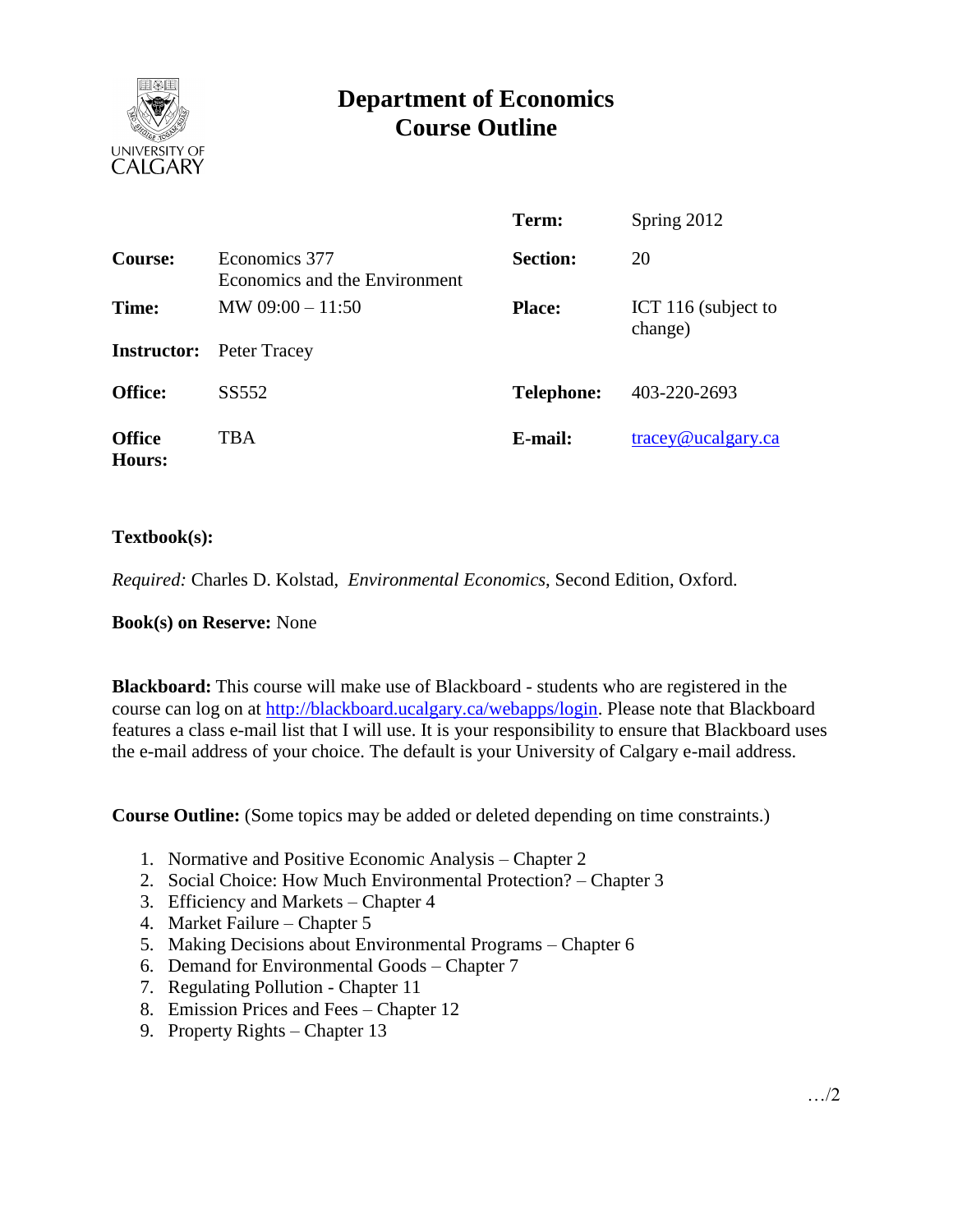### **Grade Determination and Final Examination Details:**

| Assignment   | 20% | Wednesday, May 30, 2012 at the beginning of class |
|--------------|-----|---------------------------------------------------|
| Midterm Test | 30% | Wednesday, June 6, 2012 $@$ 10:00                 |
| Final Exam   | 50% | Scheduled by the Registrar's Office               |

The midterm exam will be held in class on the date indicated. The time and location of the final exam, which will be two hours in length, will be scheduled by the Registrar's Office. Exam questions may consist of multiple choice questions. The use of a non-programmable calculator during exams is permitted. The use of graphing calculators, computers, and cell phones is not permitted.

The midterm exam, assignment, and the final exam are marked on a numerical basis. The grades are then added using the weights indicated above. As a guide to determining standing, these letter grade equivalences will generally apply:

| $A+ 97 - 100$ | B 79 - 83       |    | $C-$ 62 - 66 |
|---------------|-----------------|----|--------------|
| A 92 - 96     | B- 76-78        |    | $D+ 57 - 61$ |
| $A - 89 - 91$ | $C_{+}$ 73 - 75 | D. | $50 - 56$    |
| $B+ 84 - 88$  | C $67 - 72$     |    | $F = 0-49$   |

### **Notes:**

- 1. Students should be aware that no "make-up" midterms will be given. Any student who finds it necessary to miss the midterm must notify the instructor in advance and produce a valid medical certificate or other required documentation in order to have the weighting adjusted. This adjustment will result in the final exam counting for 80% of the final grade and the assignments counting for 20% of the final grade.
- 2. Examinations will not be given prior to the scheduled date.
- 3. **Answers to the midterm test, the assignment and the final exam questions must make use of equations and diagrams wherever possible. Numerical questions require numerical answers.**
- 4. **Students will not be given extra time to complete tests and exams.**
- 5. Students should be aware of the academic regulations outlined in The University of Calgary Calendar.
- 6. **The use of cell phones for any purpose in class is prohibited. The classroom is a no cell phone zone. Computers may only be used for note-taking purposes.**

.../3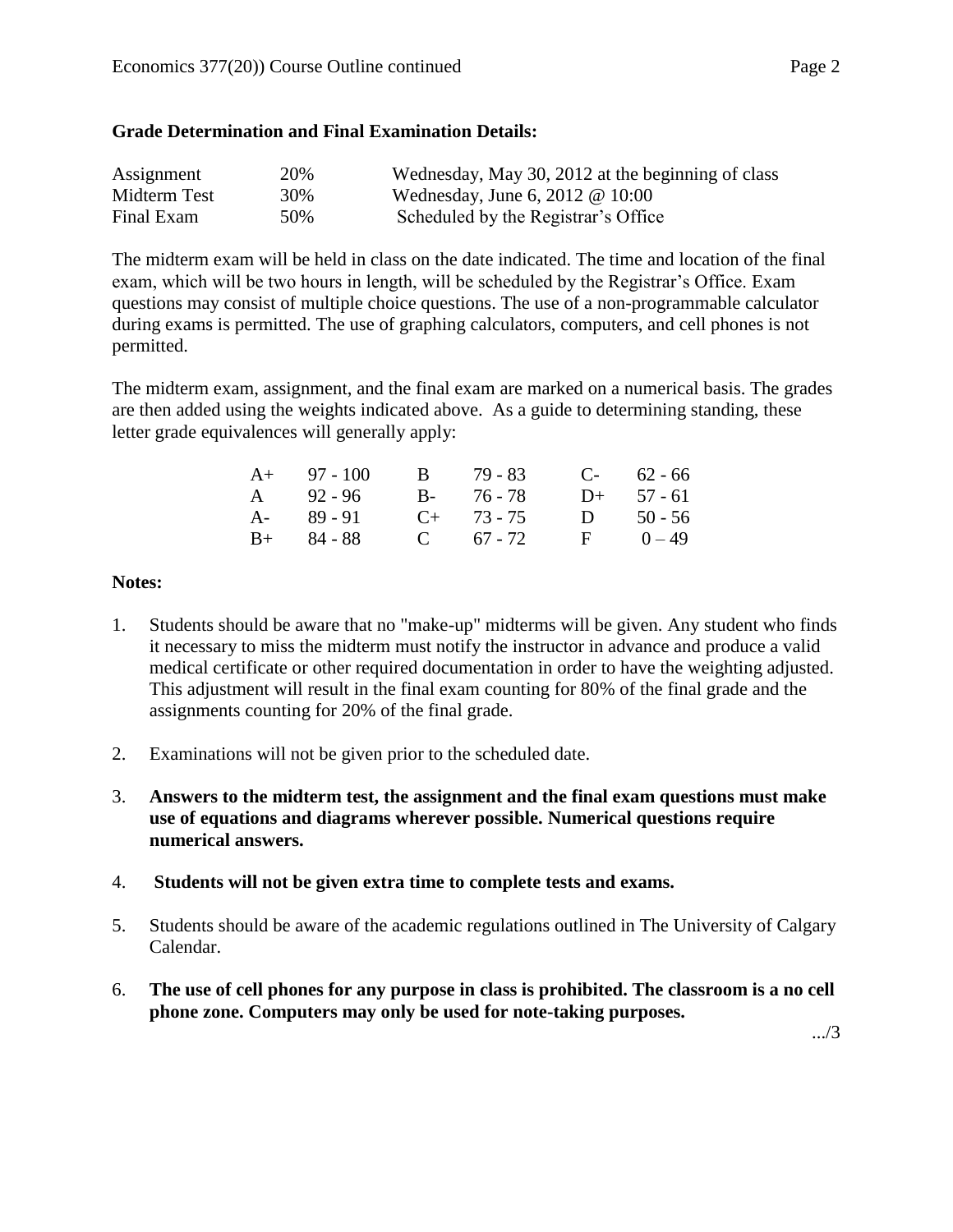- 7. Students seeking reappraisal of a piece of graded term work should discuss their work with the instructor within 7 days of work being returned to class; however, the earliest that grades will be discussed will be two days after the return of an assignment or examination.
- 8. Students will be responsible for all material listed on the course outline, regardless of whether or not the material has been covered in class, unless the instructor notifies the class that the material will not be covered.
- 9. Please note that the following types of emails will receive no response: emails not addressed to anyone in particular; emails where the recipient's name is not spelled correctly; anonymous emails; emails which do not specify the course and section in which you are registered; and, emails involving questions that are specifically addressed on the course outline.
- 10. It is the student's responsibility to request academic accommodations. If you are a student with a documented disability who may require academic accommodation and have not registered with the Disability Resource Centre, please contact their office at 403-220-8237. Students who have not registered with the Disability Resource Centre are not eligible for formal academic accommodation. **You are also required to discuss your needs with your instructor no later than seven (7) days after the start of this course.**

Students' Union Vice-President Academic: Kenya-Jade Pinto Phone: 220-3911 E-mail [suvpaca@ucalgary.ca](mailto:subpaca@ucalgary.ca)

Students' Union Faculty Representative (Arts) Phone: 220-3913 Office: MSC 251 E-mail [arts1@su.ucalgary.ca](mailto:arts1@su.ucalgary.ca) [arts2@su.ucalgary.ca,](mailto:arts2@su.ucalgary.ca) [arts3@su.ucalgary.ca,](mailto:arts3@su.ucalgary.ca) [arts4@su.ucalgary.ca](mailto:arts4@su.ucalgary.ca)

Society of Undergraduates in Economics (S.U.E.): [www.ucalgary.ca/sue](http://www.fp.ucalgary.ca/econ)

Society of Undergraduates in Economics is a student run organization whose main purpose is to assist undergraduate economics students succeed both academically and socially at the University of Calgary. Services include access to the exam bank, career partnerships with the Career Centre through hosting industry nights and information sessions, recognizing achievements in teaching, and organizing social events for members. Join now by contacting [sue@ucalgary.ca.](mailto:sue@ucalgary.ca)